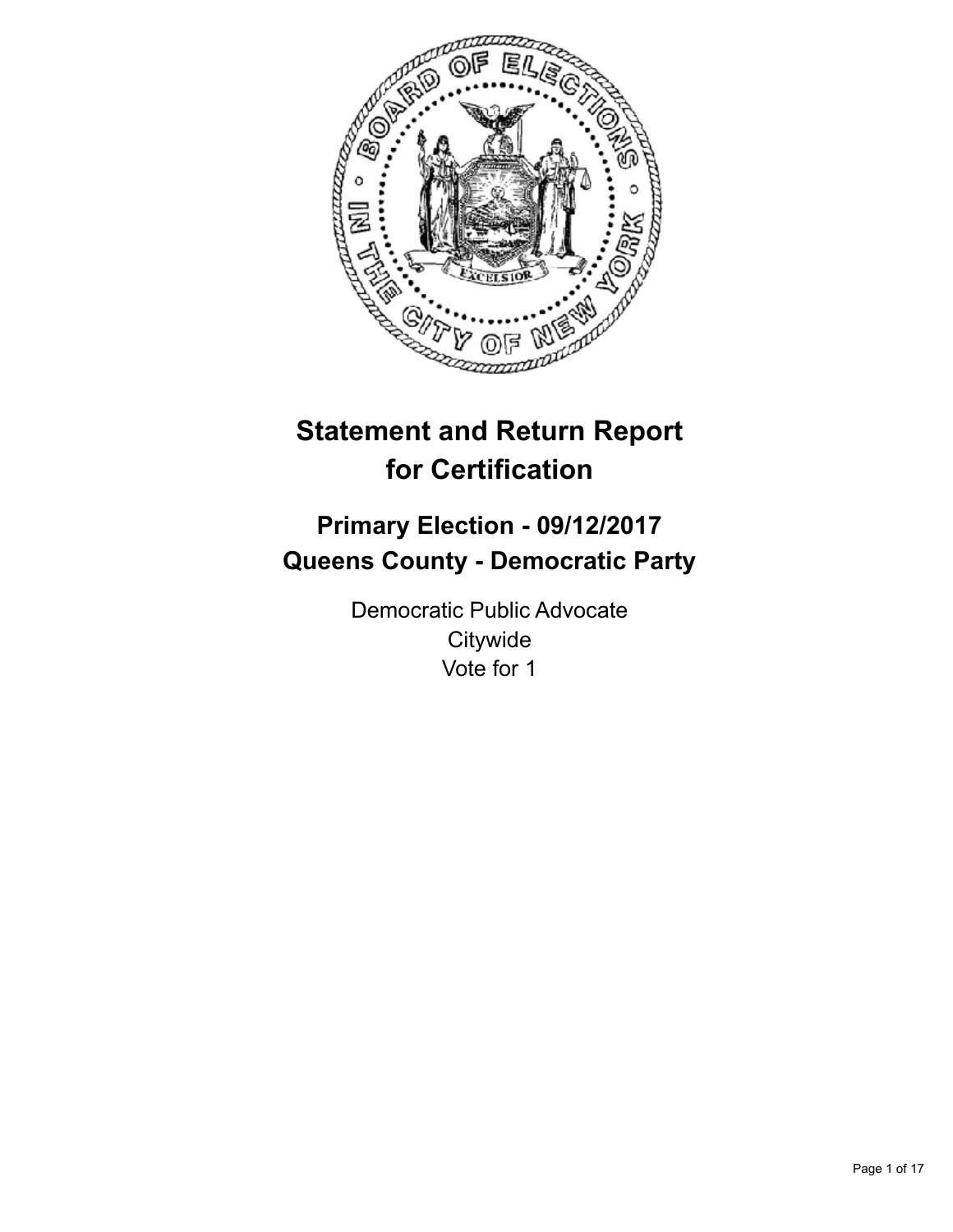

| <b>PUBLIC COUNTER</b>                                    | 4,660 |
|----------------------------------------------------------|-------|
| <b>MANUALLY COUNTED EMERGENCY</b>                        | 0     |
| <b>ABSENTEE / MILITARY</b>                               | 393   |
| <b>AFFIDAVIT</b>                                         | 32    |
| <b>Total Ballots</b>                                     | 5,085 |
| Less - Inapplicable Federal/Special Presidential Ballots | 0     |
| <b>Total Applicable Ballots</b>                          | 5,085 |
| <b>DAVID EISENBACH</b>                                   | 1,895 |
| <b>LETITIA JAMES</b>                                     | 2,629 |
| ANGELA BATTAGLIA (WRITE-IN)                              | 1     |
| IRA RUDIN (WRITE-IN)                                     | 1     |
| JIMMY MCMILLEN (WRITE-IN)                                | 1     |
| JOE BORELLI (WRITE-IN)                                   | 1     |
| MARIANNE FELDMAN (WRITE-IN)                              | 1     |
| MAUREEN ROBINSON (WRITE-IN)                              | 1     |
| NEESER BANNA (WRITE-IN)                                  | 1     |
| PHYLLIS PRINCE (WRITE-IN)                                | 1     |
| UNATTRIBUTABLE WRITE-IN (WRITE-IN)                       | 12    |
| <b>Total Votes</b>                                       | 4,544 |
| Unrecorded                                               | 541   |

| PUBLIC COUNTER                                           | 5,164          |
|----------------------------------------------------------|----------------|
| <b>MANUALLY COUNTED EMERGENCY</b>                        | 0              |
| <b>ABSENTEE / MILITARY</b>                               | 242            |
| <b>AFFIDAVIT</b>                                         | 31             |
| <b>Total Ballots</b>                                     | 5,437          |
| Less - Inapplicable Federal/Special Presidential Ballots | 0              |
| <b>Total Applicable Ballots</b>                          | 5,437          |
| <b>DAVID EISENBACH</b>                                   | 1,638          |
| <b>LETITIA JAMES</b>                                     | 2,943          |
| <b>BO DIETL (WRITE-IN)</b>                               | 1              |
| DANIEL CHOPRA (WRITE-IN)                                 | 1              |
| DANIEL LOLLO (WRITE-IN)                                  | 1              |
| DERI RAMMERIZE (WRITE-IN)                                | 1              |
| DWAYNE JOHNSON (WRITE-IN)                                | 1              |
| FRIELA CABREJA (WRITE-IN)                                | 1              |
| LUZ THALASSINOS (WRITE-IN)                               | $\overline{2}$ |
| RICHARD DAVID (WRITE-IN)                                 | 5              |
| UNATTRIBUTABLE WRITE-IN (WRITE-IN)                       | 8              |
| WILLIAM DYER HALPERN (WRITE-IN)                          | 2              |
| <b>Total Votes</b>                                       | 4,604          |
| Unrecorded                                               | 833            |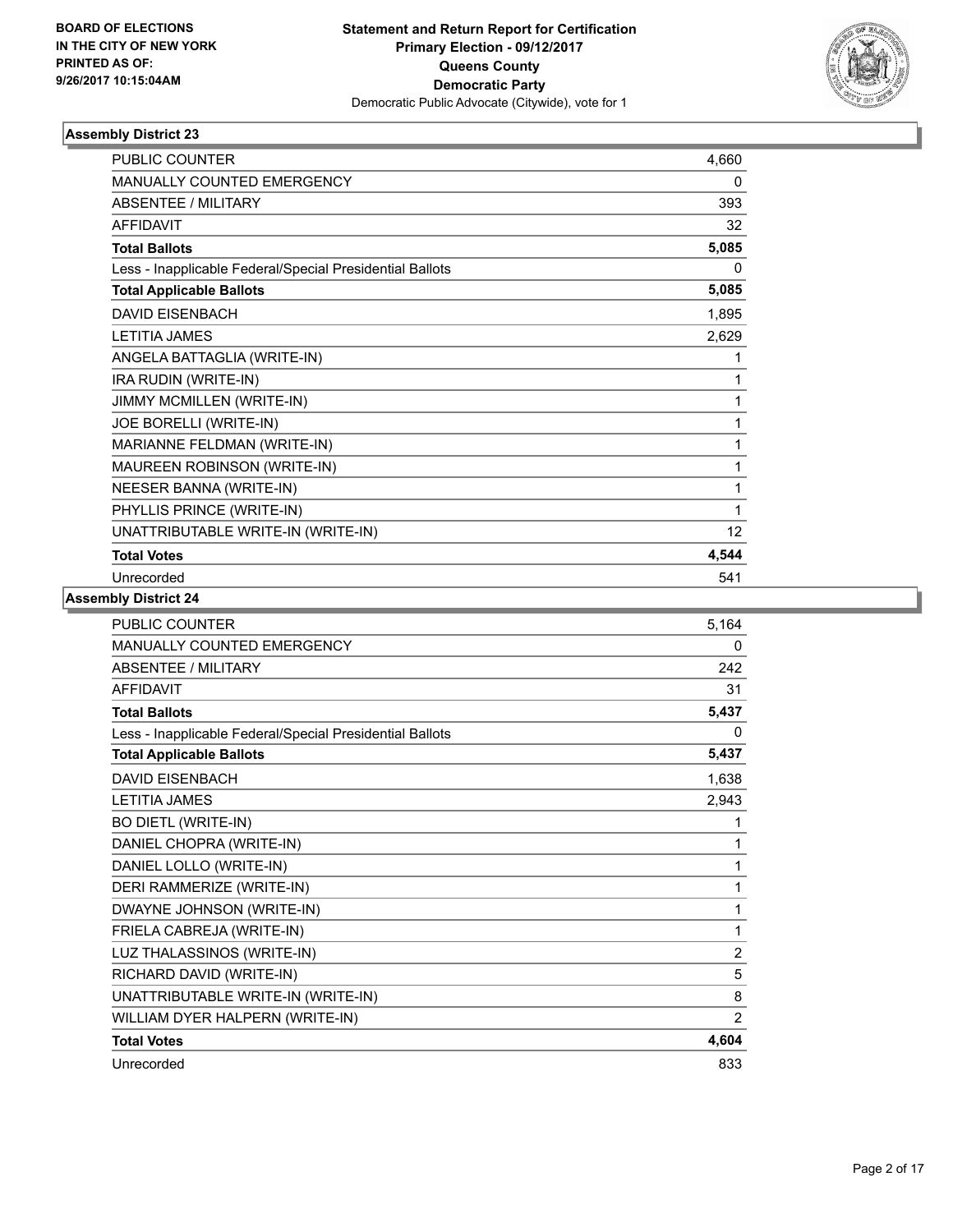

| <b>PUBLIC COUNTER</b>                                    | 4,454          |
|----------------------------------------------------------|----------------|
| <b>MANUALLY COUNTED EMERGENCY</b>                        | 7              |
| <b>ABSENTEE / MILITARY</b>                               | 149            |
| <b>AFFIDAVIT</b>                                         | 24             |
| <b>Total Ballots</b>                                     | 4,634          |
| Less - Inapplicable Federal/Special Presidential Ballots | 0              |
| <b>Total Applicable Ballots</b>                          | 4,634          |
| <b>DAVID EISENBACH</b>                                   | 1,427          |
| <b>LETITIA JAMES</b>                                     | 2,095          |
| <b>BO DIETL (WRITE-IN)</b>                               | 1              |
| <b>GREGORY LACHAGA (WRITE-IN)</b>                        | 1              |
| JOSHUA PALAGANAS (WRITE-IN)                              | 1              |
| KENNETH CHU (WRITE-IN)                                   | 1              |
| NECHAMA PEIKES (WRITE-IN)                                | 1              |
| NECHANA PEIKES (WRITE-IN)                                | 1              |
| NICOLE MALLIOTAKIS (WRITE-IN)                            | 3              |
| PAUL VALLONE (WRITE-IN)                                  | 1              |
| PETER KOO (WRITE-IN)                                     | 1              |
| UNATTRIBUTABLE WRITE-IN (WRITE-IN)                       | $\overline{7}$ |
| WARREN HU (WRITE-IN)                                     | 1              |
| <b>Total Votes</b>                                       | 3,541          |
| Unrecorded                                               | 1,093          |
|                                                          |                |

| PUBLIC COUNTER                                           | 5,357    |
|----------------------------------------------------------|----------|
| MANUALLY COUNTED EMERGENCY                               | 0        |
| <b>ABSENTEE / MILITARY</b>                               | 244      |
| <b>AFFIDAVIT</b>                                         | 19       |
| <b>Total Ballots</b>                                     | 5,620    |
| Less - Inapplicable Federal/Special Presidential Ballots | $\Omega$ |
| <b>Total Applicable Ballots</b>                          | 5,620    |
| <b>DAVID EISENBACH</b>                                   | 2,282    |
| <b>LETITIA JAMES</b>                                     | 2,320    |
| BERNIE SANDERS (WRITE-IN)                                | 1        |
| <b>BO DIETI (WRITE-IN)</b>                               | 1        |
| <b>BO DIETL (WRITE-IN)</b>                               | 1        |
| CHRISTINE QUINN (WRITE-IN)                               | 1        |
| DANIEL SQUADRON (WRITE-IN)                               | 2        |
| HILLARY CLINTON (WRITE-IN)                               | 1        |
| MITCHEL D. COHEN (WRITE-IN)                              | 1        |
| RANDI FLEIRMAN (WRITE-IN)                                | 1        |
| TONY AVELLA (WRITE-IN)                                   | 1        |
| UNATTRIBUTABLE WRITE-IN (WRITE-IN)                       | 1        |
| <b>Total Votes</b>                                       | 4,613    |
| Unrecorded                                               | 1,007    |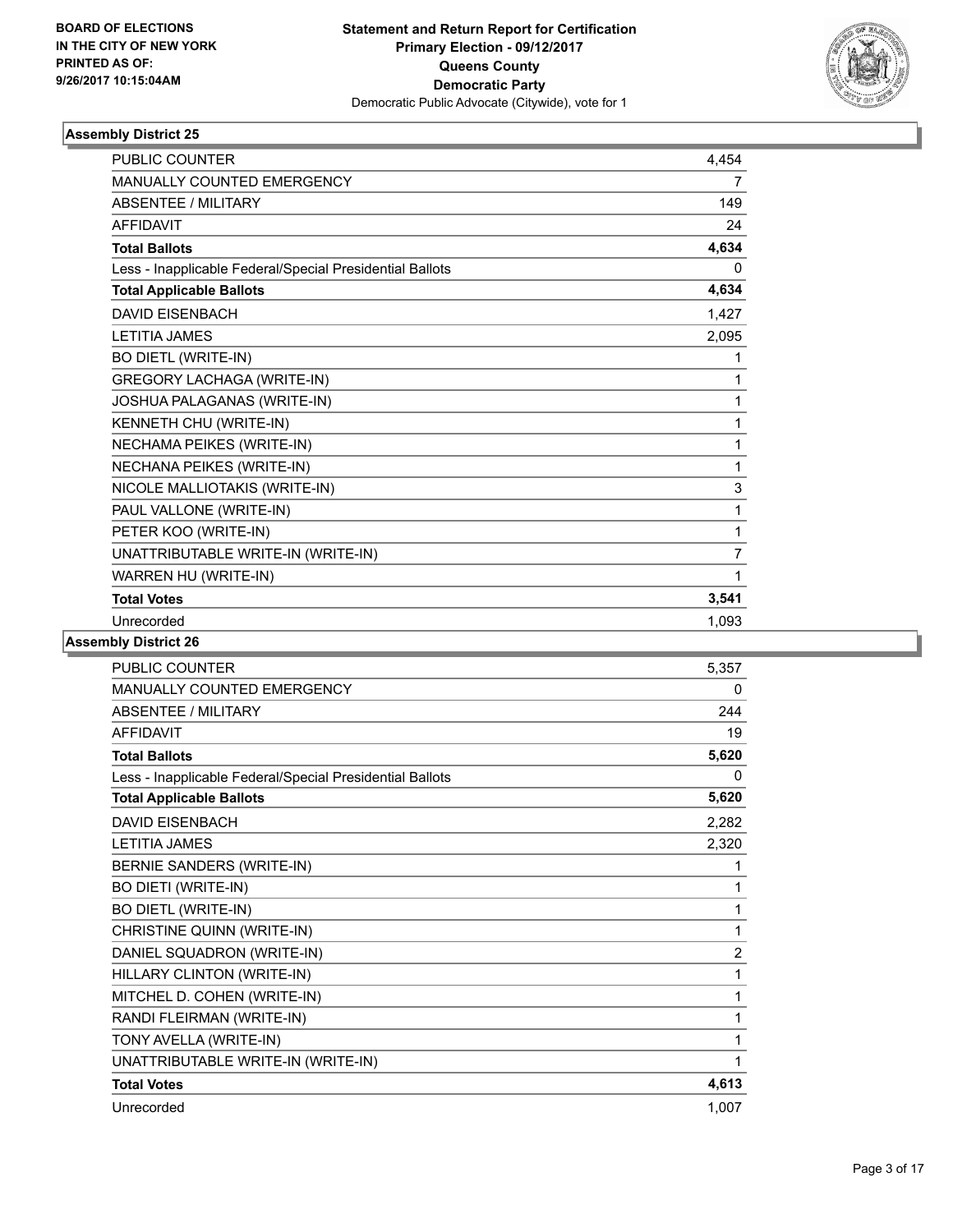

| PUBLIC COUNTER                                           | 4,064 |
|----------------------------------------------------------|-------|
| <b>MANUALLY COUNTED EMERGENCY</b>                        | 0     |
| ABSENTEE / MILITARY                                      | 273   |
| <b>AFFIDAVIT</b>                                         | 26    |
| <b>Total Ballots</b>                                     | 4,363 |
| Less - Inapplicable Federal/Special Presidential Ballots | 0     |
| <b>Total Applicable Ballots</b>                          | 4,363 |
| <b>DAVID EISENBACH</b>                                   | 1,417 |
| <b>LETITIA JAMES</b>                                     | 2,268 |
| BRIAN JAMES CRAWFORD (WRITE-IN)                          |       |
| DAVID ROTHSTEIN (WRITE-IN)                               | 1     |
| UNATTRIBUTABLE WRITE-IN (WRITE-IN)                       | 5     |
| UNCOUNTED WRITE-IN PER STATUTE (WRITE-IN)                | 1     |
| ZACHARY HOWNER (WRITE-IN)                                | 1     |
| <b>Total Votes</b>                                       | 3,694 |
| Unrecorded                                               | 669   |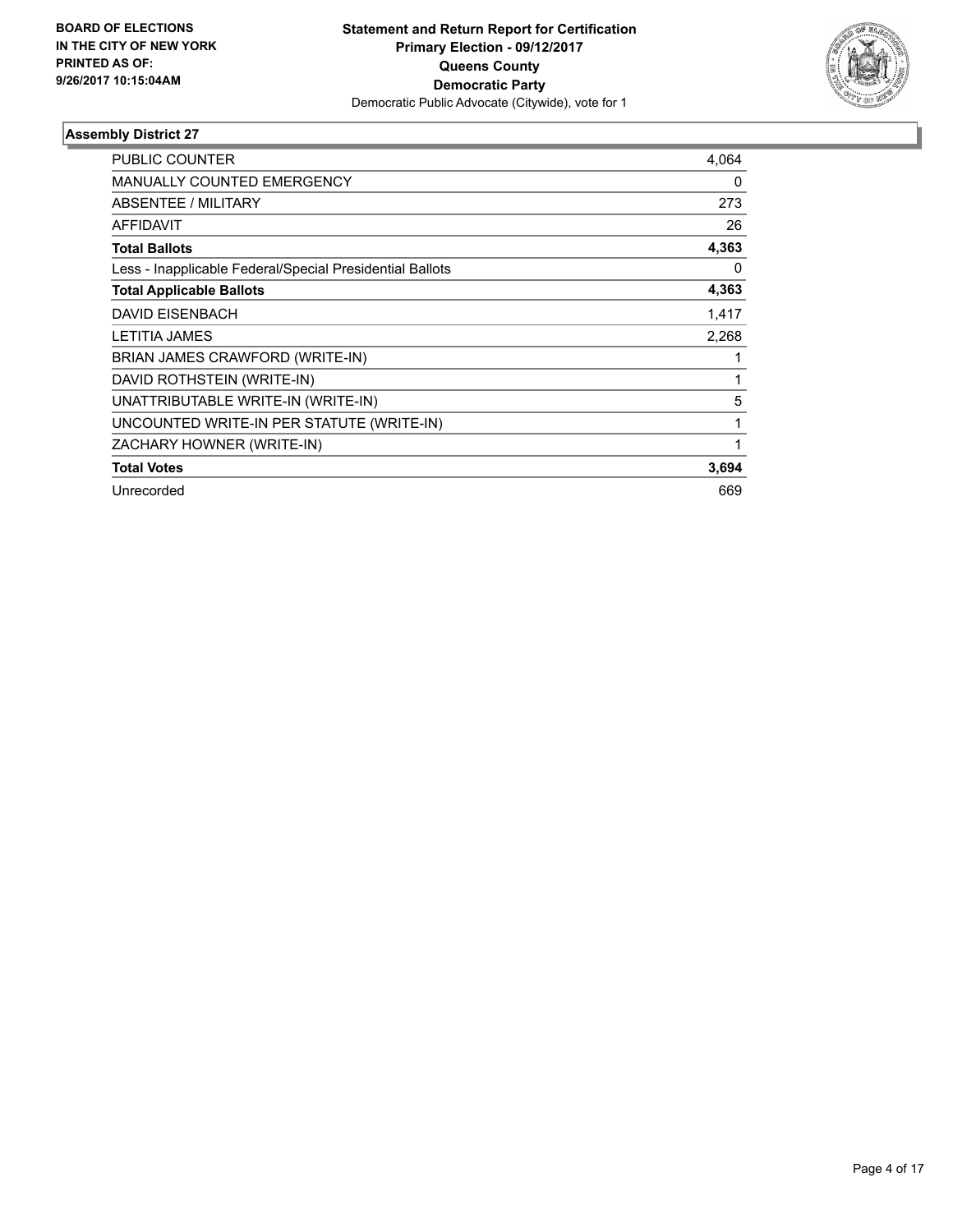

| PUBLIC COUNTER                                           | 4,902                   |
|----------------------------------------------------------|-------------------------|
| MANUALLY COUNTED EMERGENCY                               | 0                       |
| <b>ABSENTEE / MILITARY</b>                               | 223                     |
| <b>AFFIDAVIT</b>                                         | 22                      |
| <b>Total Ballots</b>                                     | 5,147                   |
| Less - Inapplicable Federal/Special Presidential Ballots | 0                       |
| <b>Total Applicable Ballots</b>                          | 5,147                   |
| <b>DAVID EISENBACH</b>                                   | 1,885                   |
| <b>LETITIA JAMES</b>                                     | 2,634                   |
| ALAN COHEN (WRITE-IN)                                    | 1                       |
| ANDREW CUOMO (WRITE-IN)                                  | 1                       |
| <b>BERNIE OROL (WRITE-IN)</b>                            | 1                       |
| <b>BERNIE SANDERS (WRITE-IN)</b>                         | 1                       |
| <b>BO DIETL (WRITE-IN)</b>                               | 1                       |
| CHRISTOPHER PURCELL (WRITE-IN)                           | 1                       |
| EDMOND PERLMAN (WRITE-IN)                                | 1                       |
| ERIC ADAMS (WRITE-IN)                                    | $\mathbf{1}$            |
| EVA MOSOWITZ (WRITE-IN)                                  | 1                       |
| FELIPE PINEDA (WRITE-IN)                                 | 1                       |
| HAROLD M SHULTZ (WRITE-IN)                               | 1                       |
| JED REINER (WRITE-IN)                                    | $\overline{\mathbf{c}}$ |
| JENNIFER L. WRIGHT (WRITE-IN)                            | 1                       |
| JUAN CARLOS POLANCO (WRITE-IN)                           | 1                       |
| MICHAEL R. BLOOMBERG (WRITE-IN)                          | $\mathbf{1}$            |
| PETER KOO (WRITE-IN)                                     | 4                       |
| RICHARD DAVID (WRITE-IN)                                 | $\boldsymbol{2}$        |
| ROCKY DE LA FORTE (WRITE-IN)                             | 1                       |
| SUSAN BERGER KROCHAK (WRITE-IN)                          | 1                       |
| UNATTRIBUTABLE WRITE-IN (WRITE-IN)                       | 3                       |
| WILLIAM CARRININ (WRITE-IN)                              | 1                       |
| <b>Total Votes</b>                                       | 4,547                   |
| Unrecorded                                               | 600                     |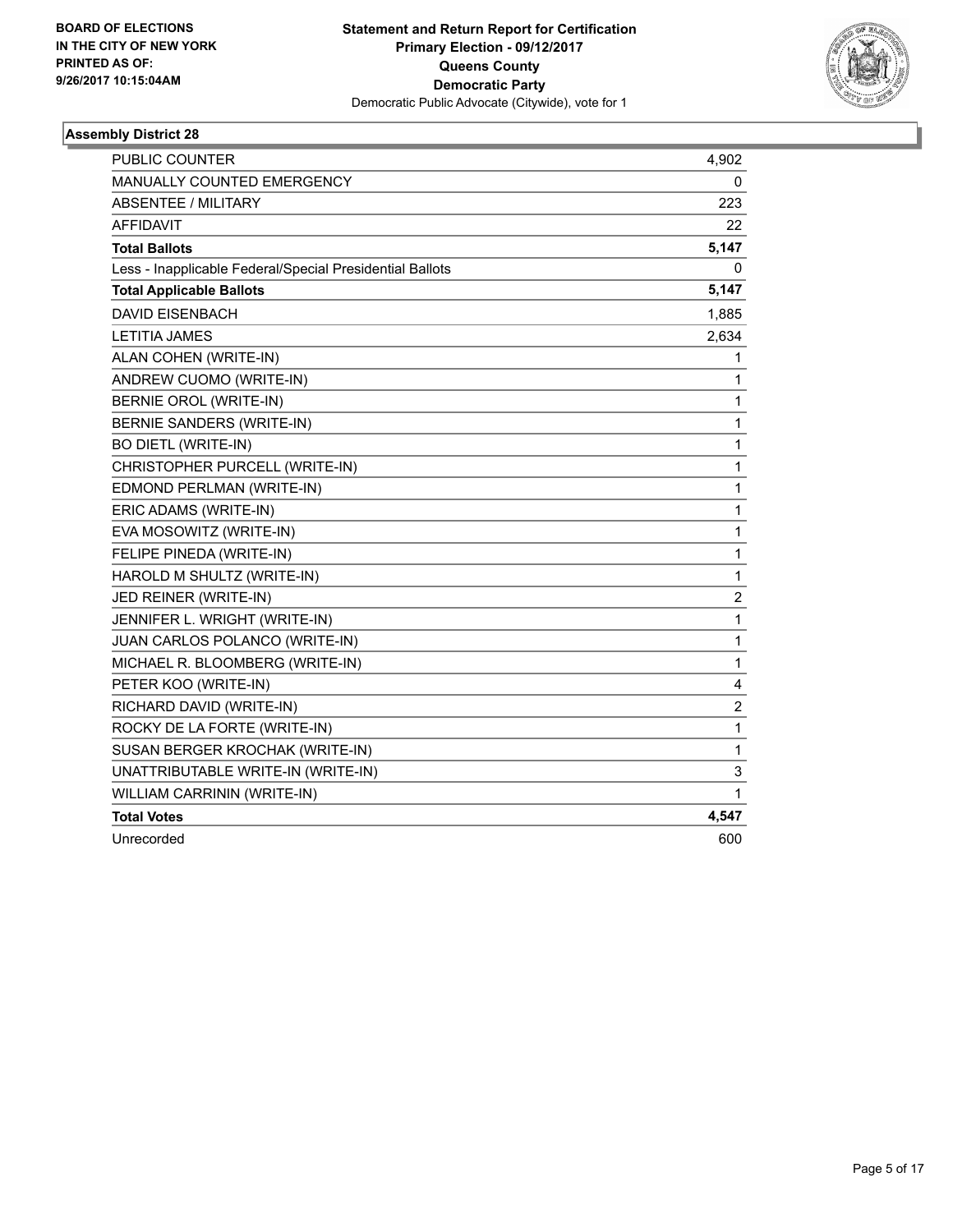

| PUBLIC COUNTER                                           | 6,899          |
|----------------------------------------------------------|----------------|
| <b>MANUALLY COUNTED EMERGENCY</b>                        | 0              |
| <b>ABSENTEE / MILITARY</b>                               | 316            |
| <b>AFFIDAVIT</b>                                         | 42             |
| <b>Total Ballots</b>                                     | 7,257          |
| Less - Inapplicable Federal/Special Presidential Ballots | 0              |
| <b>Total Applicable Ballots</b>                          | 7,257          |
| <b>DAVID EISENBACH</b>                                   | 666            |
| <b>LETITIA JAMES</b>                                     | 5,993          |
| ALICIA HEINMAN (WRITE-IN)                                |                |
| MOHAMMAD T. RAHMAN (WRITE-IN)                            | $\overline{2}$ |
| RICHARD S. BASHINA (WRITE-IN)                            | 1              |
| UNATTRIBUTABLE WRITE-IN (WRITE-IN)                       | 20             |
| <b>Total Votes</b>                                       | 6,683          |
| Unrecorded                                               | 574            |

| <b>PUBLIC COUNTER</b>                                    | 4,928          |
|----------------------------------------------------------|----------------|
| <b>MANUALLY COUNTED EMERGENCY</b>                        | 0              |
| ABSENTEE / MILITARY                                      | 207            |
| <b>AFFIDAVIT</b>                                         | 31             |
| <b>Total Ballots</b>                                     | 5,166          |
| Less - Inapplicable Federal/Special Presidential Ballots | 0              |
| <b>Total Applicable Ballots</b>                          | 5,166          |
| <b>DAVID EISENBACH</b>                                   | 1,680          |
| <b>LETITIA JAMES</b>                                     | 2,556          |
| AHMED RIAZ (WRITE-IN)                                    | 1              |
| BRIAN KASZUBA (WRITE-IN)                                 | 1              |
| <b>BRUCE WAYNE (WRITE-IN)</b>                            | $\overline{2}$ |
| DAVID ROSASCO (WRITE-IN)                                 | $\overline{c}$ |
| DENNIS CAPPELLO (WRITE-IN)                               | 1              |
| ELIZABETH CROWLEY (WRITE-IN)                             | 2              |
| HIRAM MONSERRATE (WRITE-IN)                              | 1              |
| JIMMY VAN BRAMER (WRITE-IN)                              | 1              |
| JOE LOHTA (WRITE-IN)                                     | 1              |
| ROBERT (BOB) MARCHETTA (WRITE-IN)                        | 1              |
| SUSAN LEE (WRITE-IN)                                     | 1              |
| UNATTRIBUTABLE WRITE-IN (WRITE-IN)                       | 3              |
| <b>Total Votes</b>                                       | 4,253          |
| Unrecorded                                               | 913            |
|                                                          |                |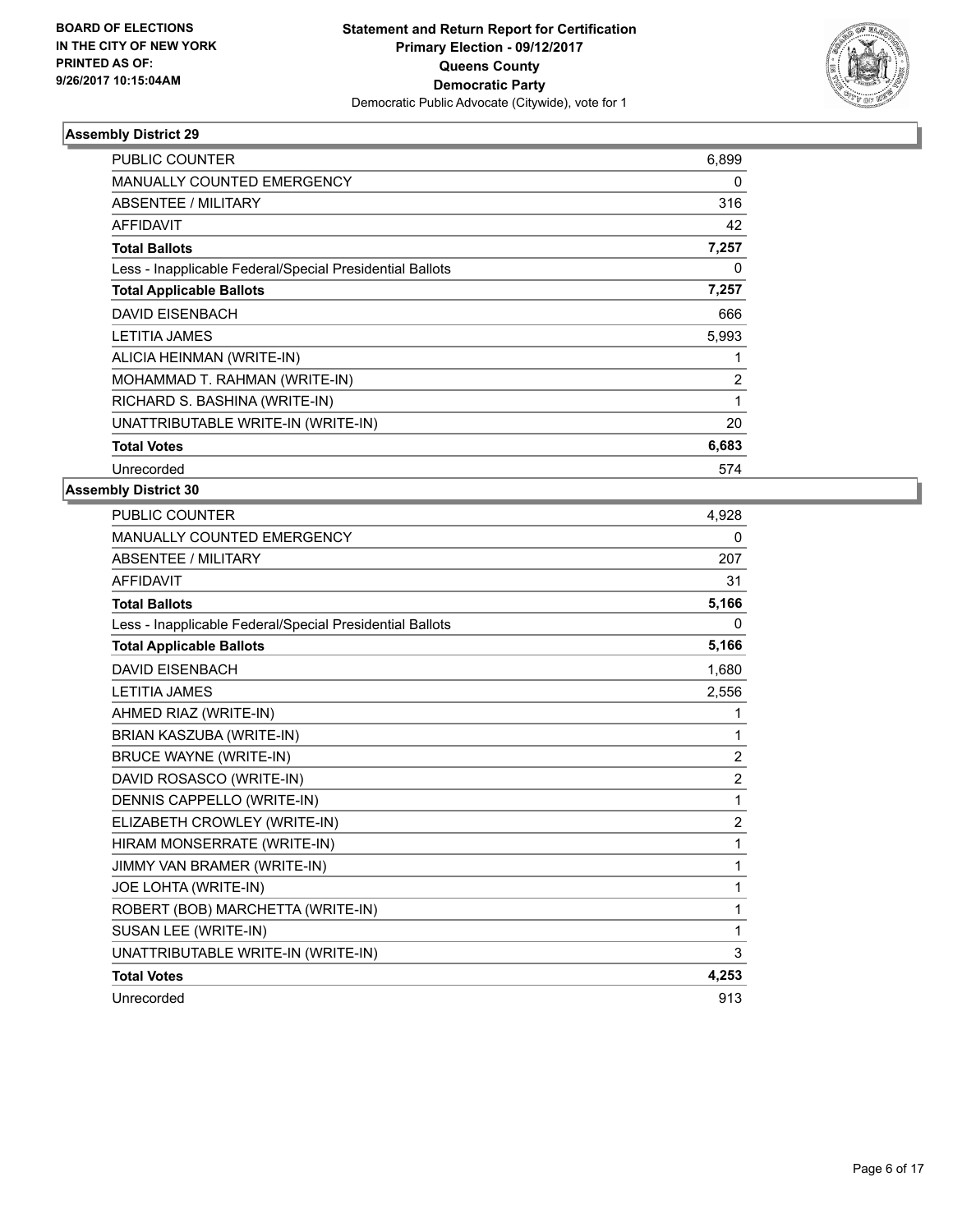

| <b>PUBLIC COUNTER</b>                                    | 4,673          |
|----------------------------------------------------------|----------------|
| <b>MANUALLY COUNTED EMERGENCY</b>                        | 0              |
| <b>ABSENTEE / MILITARY</b>                               | 211            |
| <b>AFFIDAVIT</b>                                         | 27             |
| <b>Total Ballots</b>                                     | 4,911          |
| Less - Inapplicable Federal/Special Presidential Ballots | 0              |
| <b>Total Applicable Ballots</b>                          | 4,911          |
| <b>DAVID EISENBACH</b>                                   | 723            |
| <b>LETITIA JAMES</b>                                     | 3,631          |
| ALLAN JENNINGS (WRITE-IN)                                | 1              |
| <b>BRUCE JACOBS (WRITE-IN)</b>                           | 1              |
| CHARLES BARRON (WRITE-IN)                                | 1              |
| DAVID PATTERSON (WRITE-IN)                               | 1              |
| DEREK HAMILTON (WRITE-IN)                                | 1              |
| DERICK HAMILTON (WRITE-IN)                               | 1              |
| <b>IMDAP KHAN (WRITE-IN)</b>                             | $\overline{2}$ |
| RICHARD DAVID (WRITE-IN)                                 | 1              |
| UNATTRIBUTABLE WRITE-IN (WRITE-IN)                       | 13             |
| <b>Total Votes</b>                                       | 4,376          |
| Unrecorded                                               | 535            |

| PUBLIC COUNTER                                           | 8,331          |
|----------------------------------------------------------|----------------|
| MANUALLY COUNTED EMERGENCY                               | 0              |
| ABSENTEE / MILITARY                                      | 324            |
| <b>AFFIDAVIT</b>                                         | 41             |
| <b>Total Ballots</b>                                     | 8,696          |
| Less - Inapplicable Federal/Special Presidential Ballots | 0              |
| <b>Total Applicable Ballots</b>                          | 8,696          |
| <b>DAVID EISENBACH</b>                                   | 884            |
| <b>LETITIA JAMES</b>                                     | 7,054          |
| ADRIENNE ADAMS (WRITE-IN)                                | 1              |
| <b>GEM JEWSBURY (WRITE-IN)</b>                           | 1              |
| LESLIE A. UTLEY (WRITE-IN)                               | 1              |
| UNATTRIBUTABLE WRITE-IN (WRITE-IN)                       | 18             |
| UNCOUNTED WRITE-IN PER STATUTE (WRITE-IN)                | $\overline{2}$ |
| <b>Total Votes</b>                                       | 7,961          |
| Unrecorded                                               | 735            |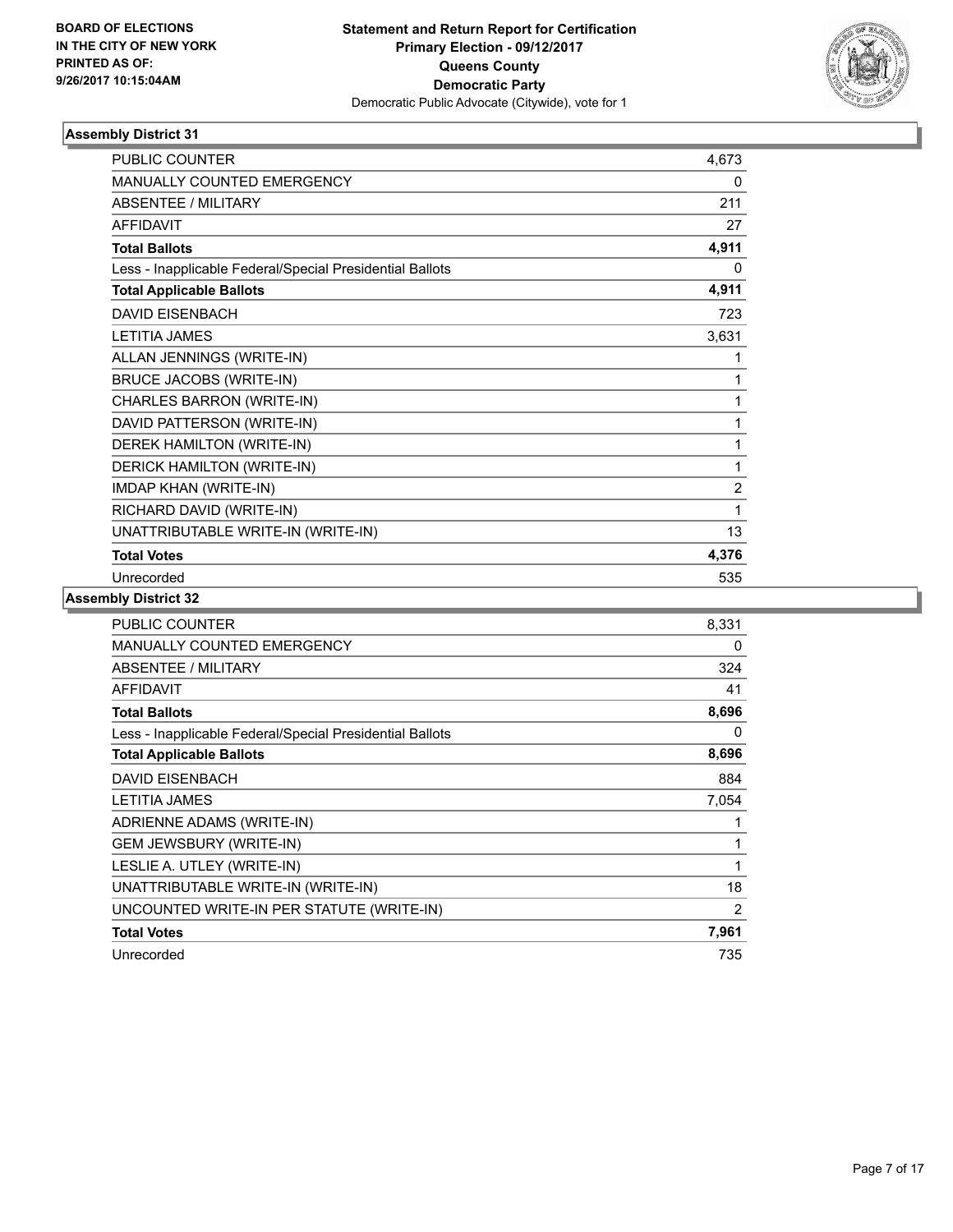

| <b>PUBLIC COUNTER</b>                                    | 7,184 |
|----------------------------------------------------------|-------|
| <b>MANUALLY COUNTED EMERGENCY</b>                        | 0     |
| <b>ABSENTEE / MILITARY</b>                               | 245   |
| <b>AFFIDAVIT</b>                                         | 19    |
| <b>Total Ballots</b>                                     | 7,448 |
| Less - Inapplicable Federal/Special Presidential Ballots | 0     |
| <b>Total Applicable Ballots</b>                          | 7,448 |
| <b>DAVID EISENBACH</b>                                   | 845   |
| <b>LETITIA JAMES</b>                                     | 5,920 |
| ADRIENNE ADAMS (WRITE-IN)                                | 1     |
| ALBERT ANDERS SR. (WRITE-IN)                             | 1     |
| ANTHONY RIVERS (WRITE-IN)                                | 4     |
| DANEEK MILLER (WRITE-IN)                                 | 1     |
| JOYCE BROWN (WRITE-IN)                                   | 1     |
| UNATTRIBUTABLE WRITE-IN (WRITE-IN)                       | 9     |
| VINCENT VAUGHN III (WRITE-IN)                            | 1     |
| WILLIAM OMOWATE CLAY (WRITE-IN)                          | 1     |
| <b>Total Votes</b>                                       | 6,784 |
| Unrecorded                                               | 664   |

| PUBLIC COUNTER                                           | 4,361          |
|----------------------------------------------------------|----------------|
| <b>MANUALLY COUNTED EMERGENCY</b>                        | 0              |
| ABSENTEE / MILITARY                                      | 111            |
| <b>AFFIDAVIT</b>                                         | 33             |
| <b>Total Ballots</b>                                     | 4,505          |
| Less - Inapplicable Federal/Special Presidential Ballots | 0              |
| <b>Total Applicable Ballots</b>                          | 4,505          |
| <b>DAVID EISENBACH</b>                                   | 1,135          |
| <b>LETITIA JAMES</b>                                     | 2,376          |
| ANDREW BURTLESS (WRITE-IN)                               | 1              |
| FRANCISCO MOYA (WRITE-IN)                                | 7              |
| HIRAM MONSERRATE (WRITE-IN)                              | 10             |
| IVAN MONSERRATE (WRITE-IN)                               | $\overline{2}$ |
| NICOLE MALLIOTAKIS (WRITE-IN)                            | 1              |
| RICHARD ROMA (WRITE-IN)                                  | 1              |
| SEULGI KANG (WRITE-IN)                                   | 1              |
| UNATTRIBUTABLE WRITE-IN (WRITE-IN)                       | 15             |
| UNCOUNTED WRITE-IN PER STATUTE (WRITE-IN)                | 2              |
| <b>Total Votes</b>                                       | 3,551          |
| Unrecorded                                               | 954            |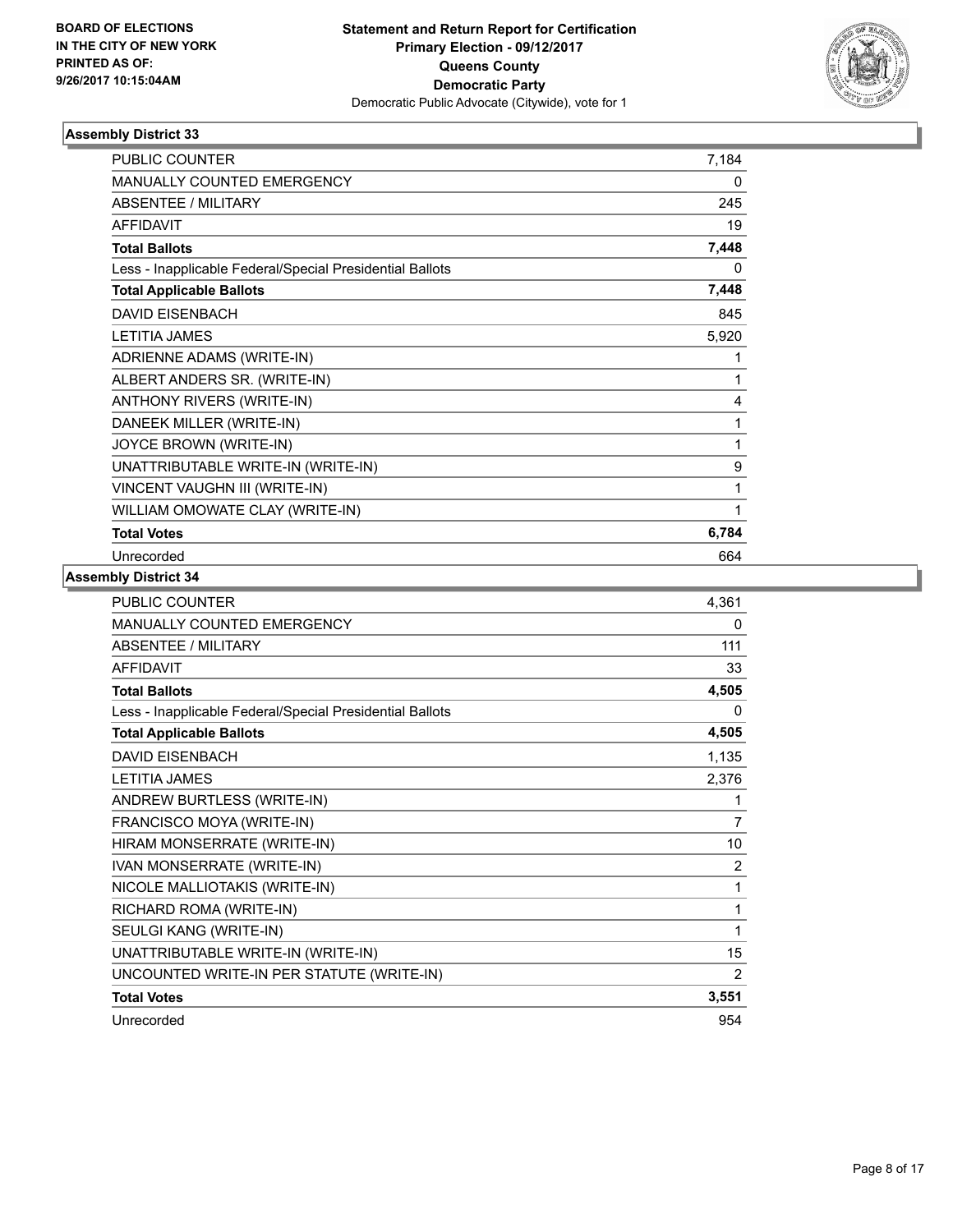

| <b>PUBLIC COUNTER</b>                                    | 5,025 |
|----------------------------------------------------------|-------|
| MANUALLY COUNTED EMERGENCY                               | 0     |
| <b>ABSENTEE / MILITARY</b>                               | 255   |
| <b>AFFIDAVIT</b>                                         | 33    |
| <b>Total Ballots</b>                                     | 5,313 |
| Less - Inapplicable Federal/Special Presidential Ballots | 0     |
| <b>Total Applicable Ballots</b>                          | 5,313 |
| <b>DAVID EISENBACH</b>                                   | 899   |
| <b>LETITIA JAMES</b>                                     | 3,301 |
| ANDREW DEMASTERS (WRITE-IN)                              | 1     |
| BILL DE BLASIO (WRITE-IN)                                | 1     |
| BRYAN ARMSTEAD (WRITE-IN)                                | 1     |
| FRANCISCO MOYA (WRITE-IN)                                | 3     |
| FRIACISCO MOYA (WRITE-IN)                                | 1     |
| HILLARY CLINTON (WRITE-IN)                               | 1     |
| HIRAM MONSERRATE (WRITE-IN)                              | 3     |
| JOSE PERALTA (WRITE-IN)                                  | 1     |
| MARK BIBLIS (WRITE-IN)                                   | 1     |
| MELINDA KATZ (WRITE-IN)                                  | 1     |
| PETER BAELISH (WRITE-IN)                                 | 1     |
| PETER KOO (WRITE-IN)                                     | 1     |
| UNATTRIBUTABLE WRITE-IN (WRITE-IN)                       | 15    |
| WILLIAM S CLINTON (WRITE-IN)                             | 1     |
| <b>Total Votes</b>                                       | 4,232 |
| Unrecorded                                               | 1.081 |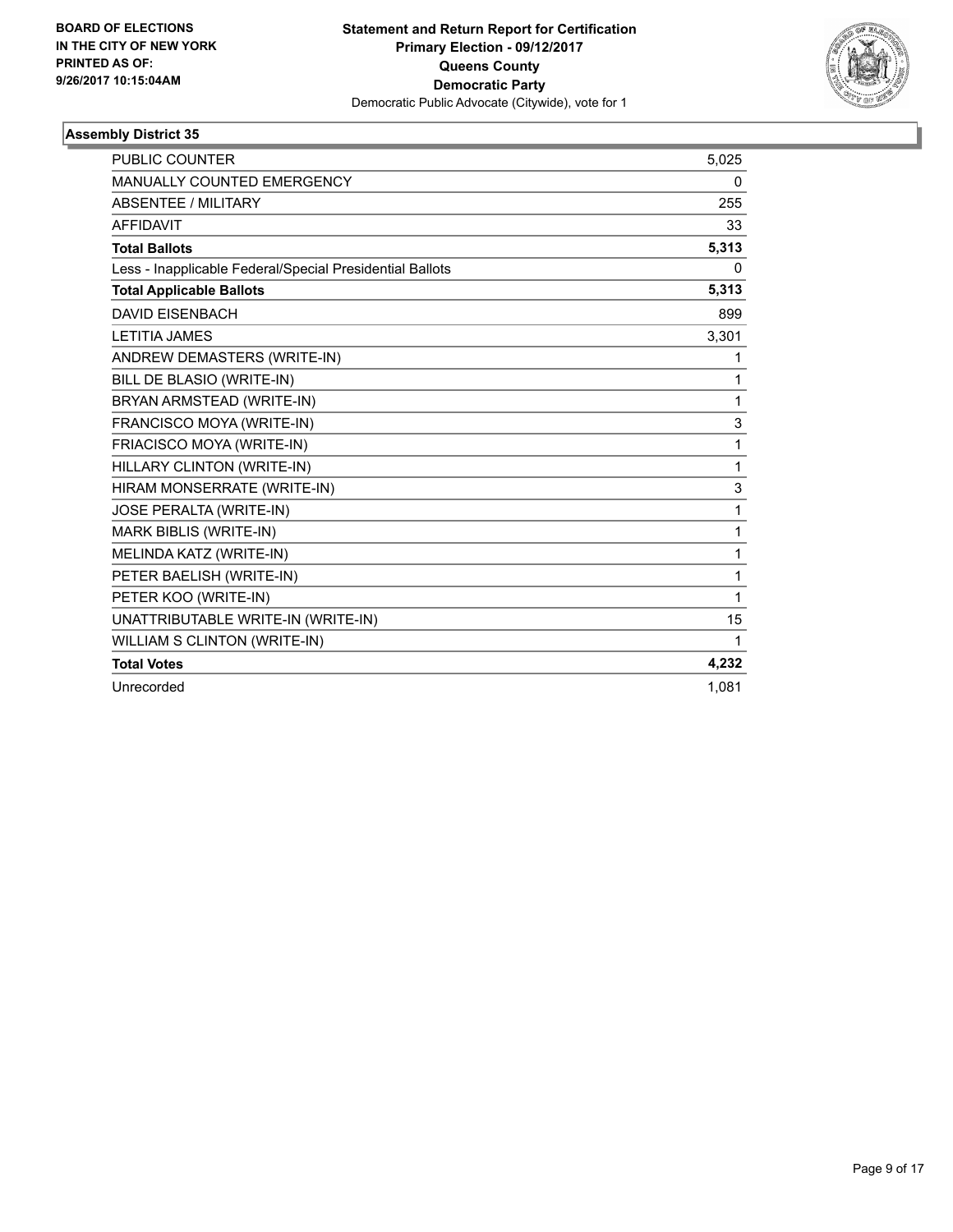

| <b>PUBLIC COUNTER</b>                                    | 4,852    |
|----------------------------------------------------------|----------|
| MANUALLY COUNTED EMERGENCY                               | 0        |
| <b>ABSENTEE / MILITARY</b>                               | 128      |
| <b>AFFIDAVIT</b>                                         | 35       |
| <b>Total Ballots</b>                                     | 5,015    |
| Less - Inapplicable Federal/Special Presidential Ballots | $\Omega$ |
| <b>Total Applicable Ballots</b>                          | 5,015    |
| <b>DAVID EISENBACH</b>                                   | 1,115    |
| <b>LETITIA JAMES</b>                                     | 3,266    |
| ED GONZALEZ (WRITE-IN)                                   | 1        |
| FRANCISCO MOYA (WRITE-IN)                                | 3        |
| HILLARY CLINTON (WRITE-IN)                               | 1        |
| KASY MOON (WRITE-IN)                                     | 1        |
| MAURICE PINZON (WRITE-IN)                                | 1        |
| PAUL LO BRUTTO (WRITE-IN)                                | 1        |
| RACHEL L.HONIG (WRITE-IN)                                | 1        |
| RUDOLPH E. GREED, JR. (WRITE-IN)                         | 1        |
| SAMUEL SCHATZ (WRITE-IN)                                 | 1        |
| TI RAHMAN (WRITE-IN)                                     | 1        |
| TISCH JAMES (WRITE-IN)                                   | 1        |
| TYLER OCON (WRITE-IN)                                    | 1        |
| UNATTRIBUTABLE WRITE-IN (WRITE-IN)                       | 9        |
| <b>Total Votes</b>                                       | 4,404    |
| Unrecorded                                               | 611      |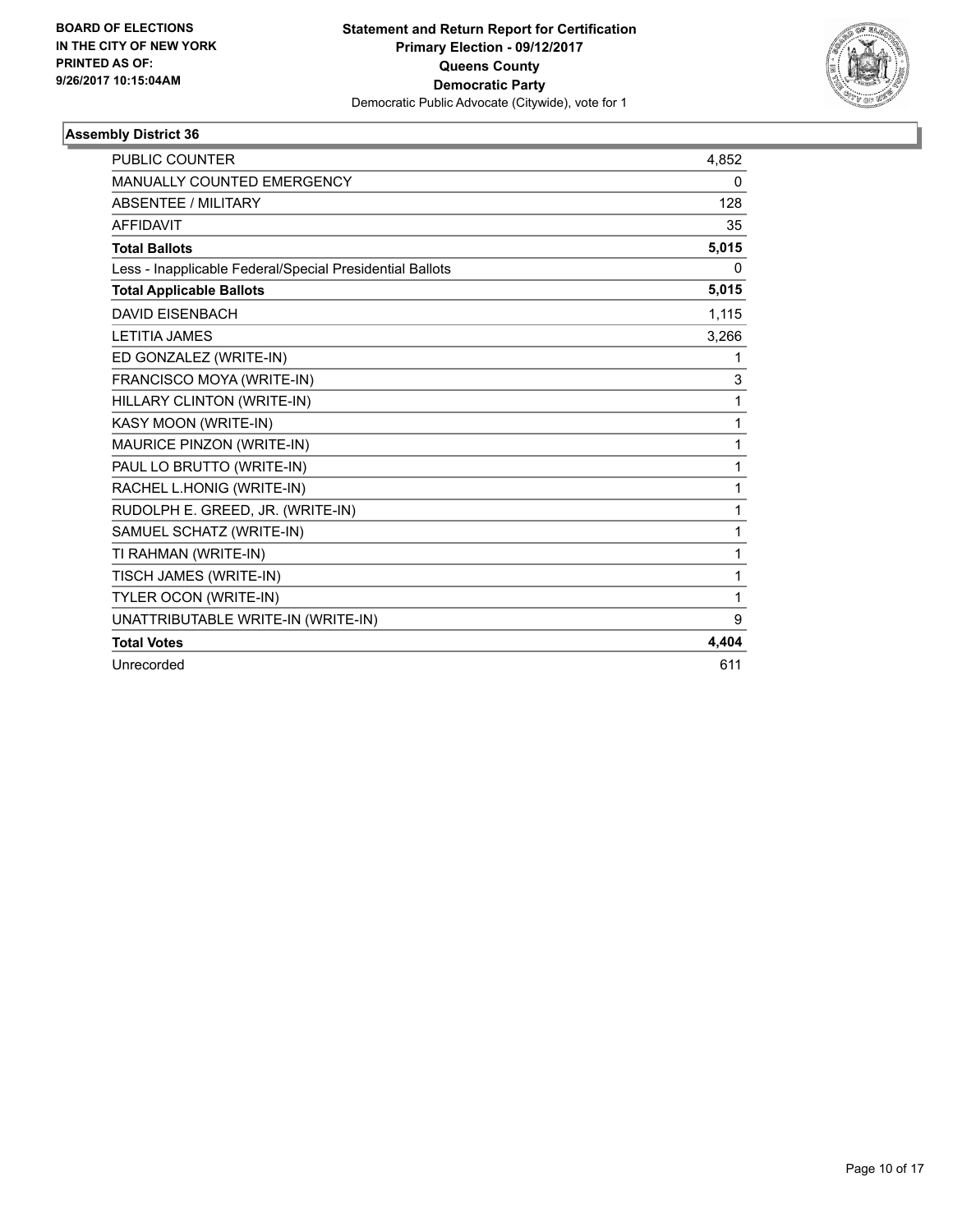

| <b>PUBLIC COUNTER</b>                                    | 5,416          |
|----------------------------------------------------------|----------------|
| MANUALLY COUNTED EMERGENCY                               | 0              |
| <b>ABSENTEE / MILITARY</b>                               | 107            |
| <b>AFFIDAVIT</b>                                         | 65             |
| <b>Total Ballots</b>                                     | 5,588          |
| Less - Inapplicable Federal/Special Presidential Ballots | 0              |
| <b>Total Applicable Ballots</b>                          | 5,588          |
| <b>DAVID EISENBACH</b>                                   | 1,216          |
| <b>LETITIA JAMES</b>                                     | 3,566          |
| ALKEIA R. BARNES (WRITE-IN)                              | 1              |
| ALVARU JAVIER MARGADES (WRITE-IN)                        | 1              |
| BILL DE BLASIO (WRITE-IN)                                | 2              |
| <b>BO DIETL (WRITE-IN)</b>                               | 1              |
| EUGENE RHEE (WRITE-IN)                                   | 1              |
| JENNIFER MARIA MURPHY (WRITE-IN)                         | 1              |
| JILLIAN KAUFMAN (WRITE-IN)                               | 1              |
| JIMMY VAN BRAMER (WRITE-IN)                              | $\mathbf{1}$   |
| KELLY J. WILLIAMS (WRITE-IN)                             | $\mathbf{1}$   |
| NICOLE MALLIOTAKIS (WRITE-IN)                            | 1              |
| NILY ROZIC (WRITE-IN)                                    | $\overline{2}$ |
| REBECCA CHEW (WRITE-IN)                                  | 1              |
| RUDOLPH GUILLIANI (WRITE-IN)                             | 1              |
| UNATTRIBUTABLE WRITE-IN (WRITE-IN)                       | 7              |
| VICENTE FOX (WRITE-IN)                                   | 1              |
| <b>Total Votes</b>                                       | 4,805          |
| Unrecorded                                               | 783            |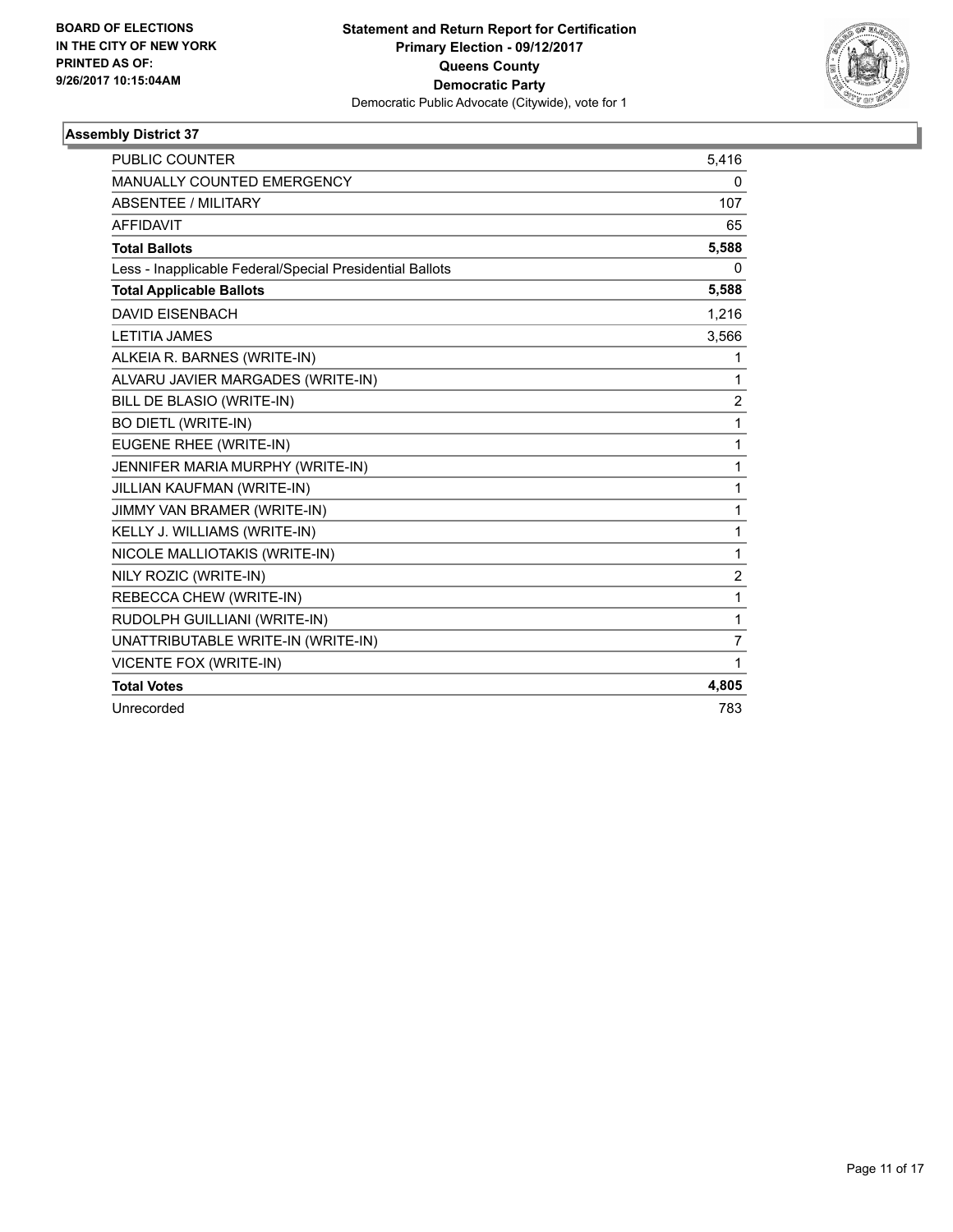

| <b>PUBLIC COUNTER</b>                                    | 3,751          |
|----------------------------------------------------------|----------------|
| MANUALLY COUNTED EMERGENCY                               | 0              |
| ABSENTEE / MILITARY                                      | 54             |
| <b>AFFIDAVIT</b>                                         | 31             |
| <b>Total Ballots</b>                                     | 3,836          |
| Less - Inapplicable Federal/Special Presidential Ballots | 0              |
| <b>Total Applicable Ballots</b>                          | 3,836          |
| <b>DAVID EISENBACH</b>                                   | 1,088          |
| <b>LETITIA JAMES</b>                                     | 2,009          |
| CHRISTINE QUINN (WRITE-IN)                               | 1              |
| DAVID DRANAUTH SHIWRATAIY (WRITE-IN)                     | 1              |
| DAVID RAMALES (WRITE-IN)                                 | 1              |
| ELIZABETH CROWLEY (WRITE-IN)                             | 1              |
| JOAN M. OVERTON (WRITE-IN)                               | 1              |
| MIKE MILLER (WRITE-IN)                                   | 1              |
| NELSON HERNANDEZ (WRITE-IN)                              | 1              |
| RUIZ VOIT (WRITE-IN)                                     | 1              |
| UNATTRIBUTABLE WRITE-IN (WRITE-IN)                       | $\overline{7}$ |
| WANDA TORRES (WRITE-IN)                                  | $\overline{2}$ |
| <b>Total Votes</b>                                       | 3,114          |
| Unrecorded                                               | 722            |

| <b>PUBLIC COUNTER</b>                                    | 3,778 |
|----------------------------------------------------------|-------|
| <b>MANUALLY COUNTED EMERGENCY</b>                        | 0     |
| ABSENTEE / MILITARY                                      | 53    |
| <b>AFFIDAVIT</b>                                         | 24    |
| <b>Total Ballots</b>                                     | 3,855 |
| Less - Inapplicable Federal/Special Presidential Ballots | 0     |
| <b>Total Applicable Ballots</b>                          | 3,855 |
| <b>DAVID EISENBACH</b>                                   | 957   |
| <b>LETITIA JAMES</b>                                     | 2,074 |
| EVERLY BROWN (WRITE-IN)                                  | 1     |
| FRANCISCO MOYA (WRITE-IN)                                | 5     |
| HIRAM MONSERRATE (WRITE-IN)                              | 1     |
| HIRAM MOOLERRST (WRITE-IN)                               | 1     |
| J.C. POLANCO (WRITE-IN)                                  | 1     |
| UNATTRIBUTABLE WRITE-IN (WRITE-IN)                       | 13    |
| <b>Total Votes</b>                                       | 3,053 |
| Unrecorded                                               | 802   |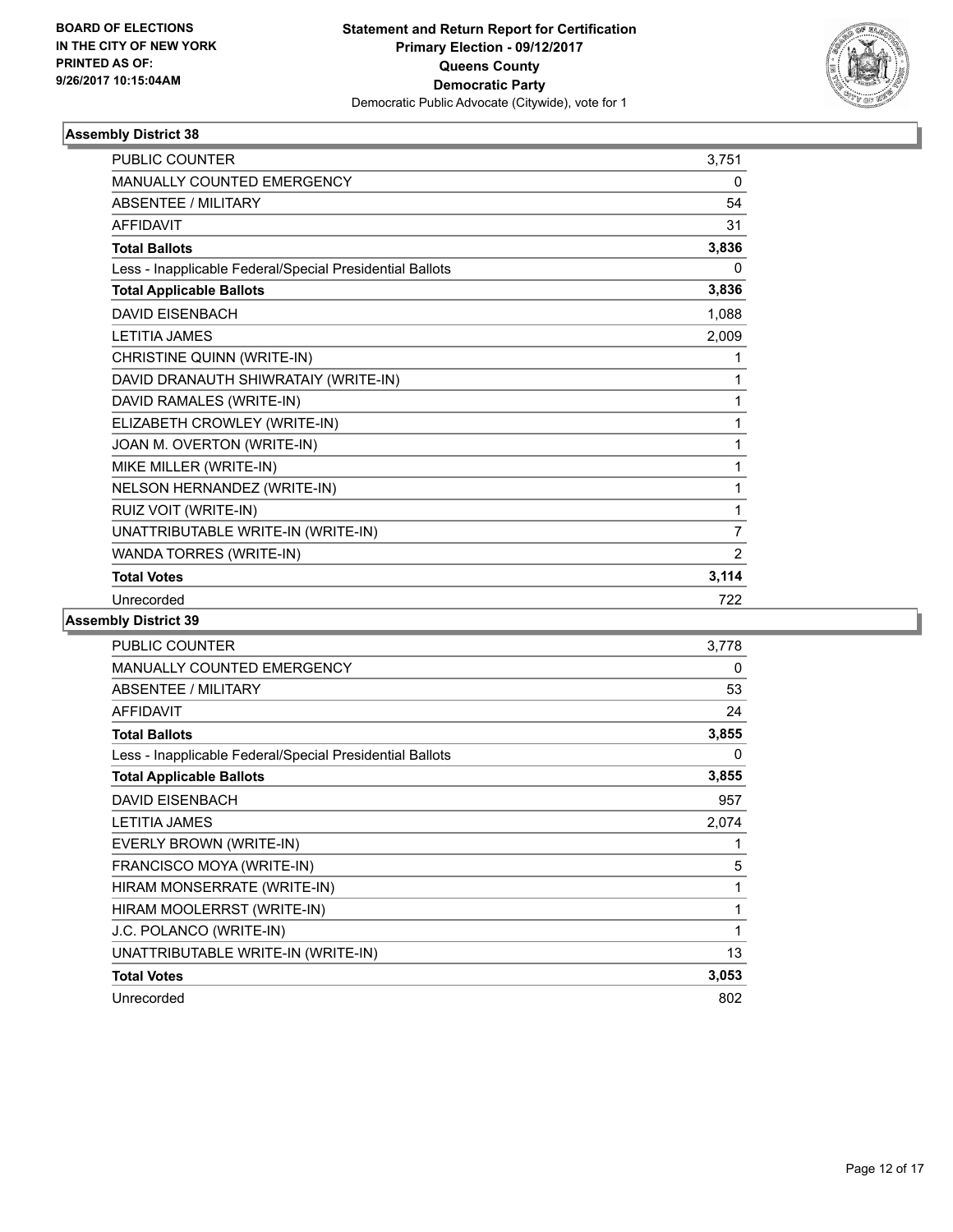

| <b>PUBLIC COUNTER</b>                                    | 4,802 |
|----------------------------------------------------------|-------|
| MANUALLY COUNTED EMERGENCY                               | 0     |
| ABSENTEE / MILITARY                                      | 214   |
| <b>AFFIDAVIT</b>                                         | 22    |
| <b>Total Ballots</b>                                     | 5,038 |
| Less - Inapplicable Federal/Special Presidential Ballots | 0     |
| <b>Total Applicable Ballots</b>                          | 5,038 |
| <b>DAVID EISENBACH</b>                                   | 1,475 |
| <b>LETITIA JAMES</b>                                     | 2,165 |
| BILL DE BLASIO (WRITE-IN)                                | 3     |
| <b>BO DIETL (WRITE-IN)</b>                               | 1     |
| CHRISTINE QUINN (WRITE-IN)                               | 1     |
| DONALD J. RICKLES (WRITE-IN)                             | 1     |
| EMMA GOLDMAN (WRITE-IN)                                  | 1     |
| LYFAYEAY JAMES (WRITE-IN)                                | 1     |
| NICOLE MALLIOTAKIS (WRITE-IN)                            | 2     |
| UNATTRIBUTABLE WRITE-IN (WRITE-IN)                       | 3     |
| UNCOUNTED WRITE-IN PER STATUTE (WRITE-IN)                | 1     |
| <b>Total Votes</b>                                       | 3,654 |
| Unrecorded                                               | 1,384 |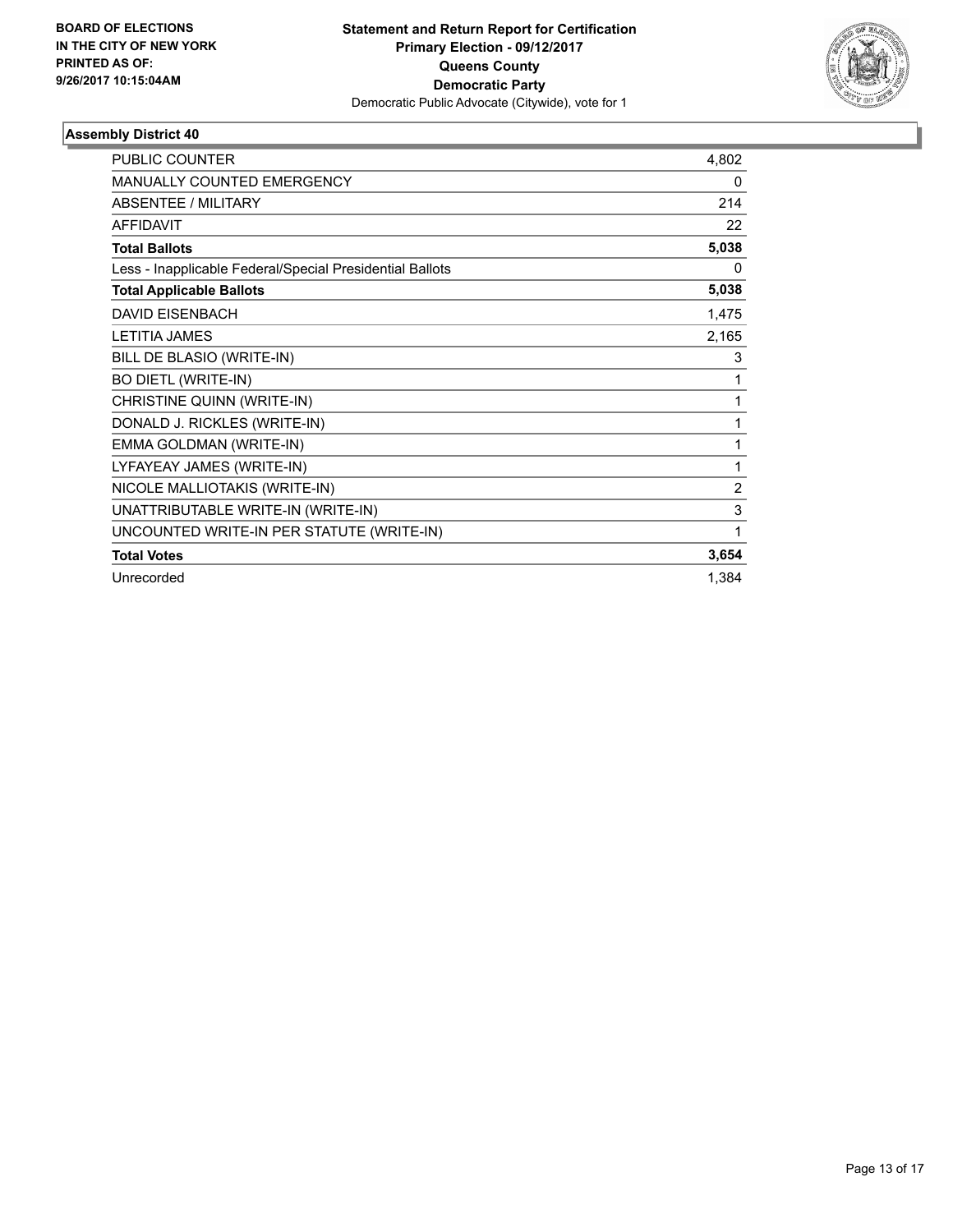

| <b>PUBLIC COUNTER</b>                                    | 92,601       |
|----------------------------------------------------------|--------------|
| MANUALLY COUNTED EMERGENCY                               | 7            |
| ABSENTEE / MILITARY                                      | 3,749        |
| <b>AFFIDAVIT</b>                                         | 557          |
| <b>Total Ballots</b>                                     | 96,914       |
| Less - Inapplicable Federal/Special Presidential Ballots | 0            |
| <b>Total Applicable Ballots</b>                          | 96,914       |
| <b>DAVID EISENBACH</b>                                   | 23,227       |
| <b>LETITIA JAMES</b>                                     | 58,800       |
| ADRIENNE ADAMS (WRITE-IN)                                | 2            |
| AHMED RIAZ (WRITE-IN)                                    | $\mathbf{1}$ |
| ALAN COHEN (WRITE-IN)                                    | 1            |
| ALBERT ANDERS SR. (WRITE-IN)                             | 1            |
| ALICIA HEINMAN (WRITE-IN)                                | 1            |
| ALKEIA R. BARNES (WRITE-IN)                              | 1            |
| ALLAN JENNINGS (WRITE-IN)                                | 1            |
| ALVARU JAVIER MARGADES (WRITE-IN)                        | 1            |
| ANDREW BURTLESS (WRITE-IN)                               | 1            |
| ANDREW CUOMO (WRITE-IN)                                  | 1            |
| ANDREW DEMASTERS (WRITE-IN)                              | 1            |
| ANGELA BATTAGLIA (WRITE-IN)                              | 1            |
| ANTHONY RIVERS (WRITE-IN)                                | 4            |
| BERNIE OROL (WRITE-IN)                                   | $\mathbf{1}$ |
| BERNIE SANDERS (WRITE-IN)                                | 2            |
| BILL DE BLASIO (WRITE-IN)                                | 6            |
| BO DIETI (WRITE-IN)                                      | $\mathbf{1}$ |
| <b>BO DIETL (WRITE-IN)</b>                               | 6            |
| BRIAN JAMES CRAWFORD (WRITE-IN)                          | 1            |
| BRIAN KASZUBA (WRITE-IN)                                 | 1            |
| BRUCE JACOBS (WRITE-IN)                                  | 1            |
| <b>BRUCE WAYNE (WRITE-IN)</b>                            | 2            |
| BRYAN ARMSTEAD (WRITE-IN)                                | 1            |
| CHARLES BARRON (WRITE-IN)                                | 1            |
| CHRISTINE QUINN (WRITE-IN)                               | 3            |
| CHRISTOPHER PURCELL (WRITE-IN)                           | 1            |
| DANEEK MILLER (WRITE-IN)                                 | 1            |
| DANIEL CHOPRA (WRITE-IN)                                 | 1            |
| DANIEL LOLLO (WRITE-IN)                                  | 1            |
| DANIEL SQUADRON (WRITE-IN)                               | 2            |
| DAVID DRANAUTH SHIWRATAIY (WRITE-IN)                     | 1            |
| DAVID PATTERSON (WRITE-IN)                               | 1            |
| DAVID RAMALES (WRITE-IN)                                 | 1            |
| DAVID ROSASCO (WRITE-IN)                                 | 2            |
| DAVID ROTHSTEIN (WRITE-IN)                               | 1            |
| DENNIS CAPPELLO (WRITE-IN)                               | 1            |
| DEREK HAMILTON (WRITE-IN)                                | 1            |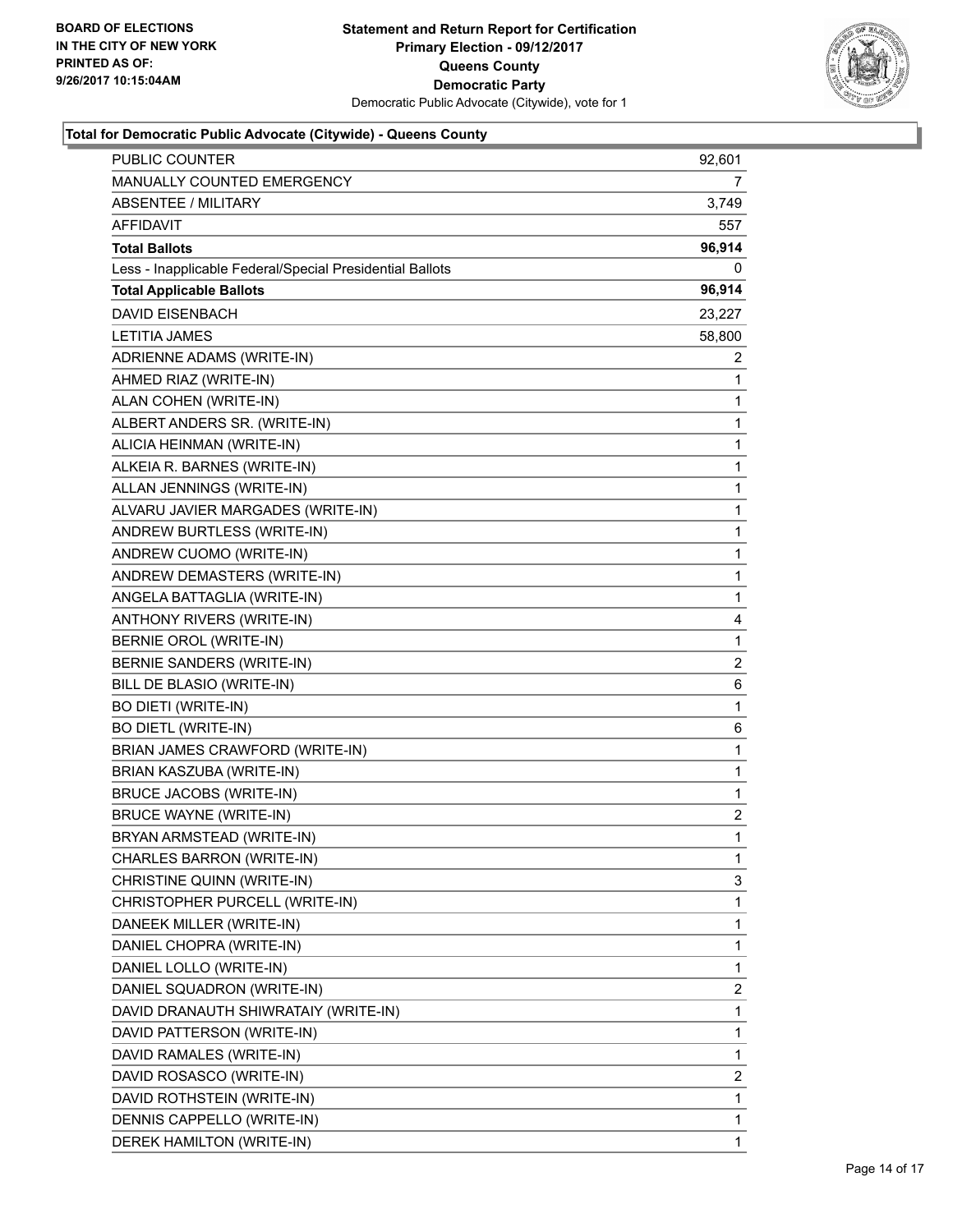

| DERI RAMMERIZE (WRITE-IN)         | $\mathbf 1$    |
|-----------------------------------|----------------|
| DERICK HAMILTON (WRITE-IN)        | 1              |
| DONALD J. RICKLES (WRITE-IN)      | 1              |
| DWAYNE JOHNSON (WRITE-IN)         | 1              |
| ED GONZALEZ (WRITE-IN)            | 1              |
| EDMOND PERLMAN (WRITE-IN)         | $\mathbf 1$    |
| ELIZABETH CROWLEY (WRITE-IN)      | 3              |
| EMMA GOLDMAN (WRITE-IN)           | 1              |
| ERIC ADAMS (WRITE-IN)             | $\mathbf 1$    |
| EUGENE RHEE (WRITE-IN)            | 1              |
| EVA MOSOWITZ (WRITE-IN)           | 1              |
| EVERLY BROWN (WRITE-IN)           | 1              |
| FELIPE PINEDA (WRITE-IN)          | 1              |
| FRANCISCO MOYA (WRITE-IN)         | 18             |
| FRIACISCO MOYA (WRITE-IN)         | $\mathbf 1$    |
| FRIELA CABREJA (WRITE-IN)         | 1              |
| <b>GEM JEWSBURY (WRITE-IN)</b>    | 1              |
| <b>GREGORY LACHAGA (WRITE-IN)</b> | $\mathbf 1$    |
| HAROLD M SHULTZ (WRITE-IN)        | 1              |
| HILLARY CLINTON (WRITE-IN)        | 3              |
| HIRAM MONSERRATE (WRITE-IN)       | 15             |
| HIRAM MOOLERRST (WRITE-IN)        | 1              |
| IMDAP KHAN (WRITE-IN)             | 2              |
| IRA RUDIN (WRITE-IN)              | $\mathbf 1$    |
| IVAN MONSERRATE (WRITE-IN)        | 2              |
| J.C. POLANCO (WRITE-IN)           | 1              |
| JED REINER (WRITE-IN)             | 2              |
| JENNIFER L. WRIGHT (WRITE-IN)     | 1              |
| JENNIFER MARIA MURPHY (WRITE-IN)  | 1              |
| JILLIAN KAUFMAN (WRITE-IN)        | $\mathbf{1}$   |
| JIMMY MCMILLEN (WRITE-IN)         | 1              |
| JIMMY VAN BRAMER (WRITE-IN)       | $\overline{2}$ |
| JOAN M. OVERTON (WRITE-IN)        | 1              |
| JOE BORELLI (WRITE-IN)            | 1              |
| JOE LOHTA (WRITE-IN)              | 1              |
| JOSE PERALTA (WRITE-IN)           | $\mathbf{1}$   |
| JOSHUA PALAGANAS (WRITE-IN)       | 1              |
| JOYCE BROWN (WRITE-IN)            | 1              |
| JUAN CARLOS POLANCO (WRITE-IN)    | $\mathbf{1}$   |
| KASY MOON (WRITE-IN)              | 1              |
| KELLY J. WILLIAMS (WRITE-IN)      | 1              |
| KENNETH CHU (WRITE-IN)            | $\mathbf{1}$   |
| LESLIE A. UTLEY (WRITE-IN)        | 1              |
| LUZ THALASSINOS (WRITE-IN)        | 2              |
| LYFAYEAY JAMES (WRITE-IN)         | 1              |
| MARIANNE FELDMAN (WRITE-IN)       | 1              |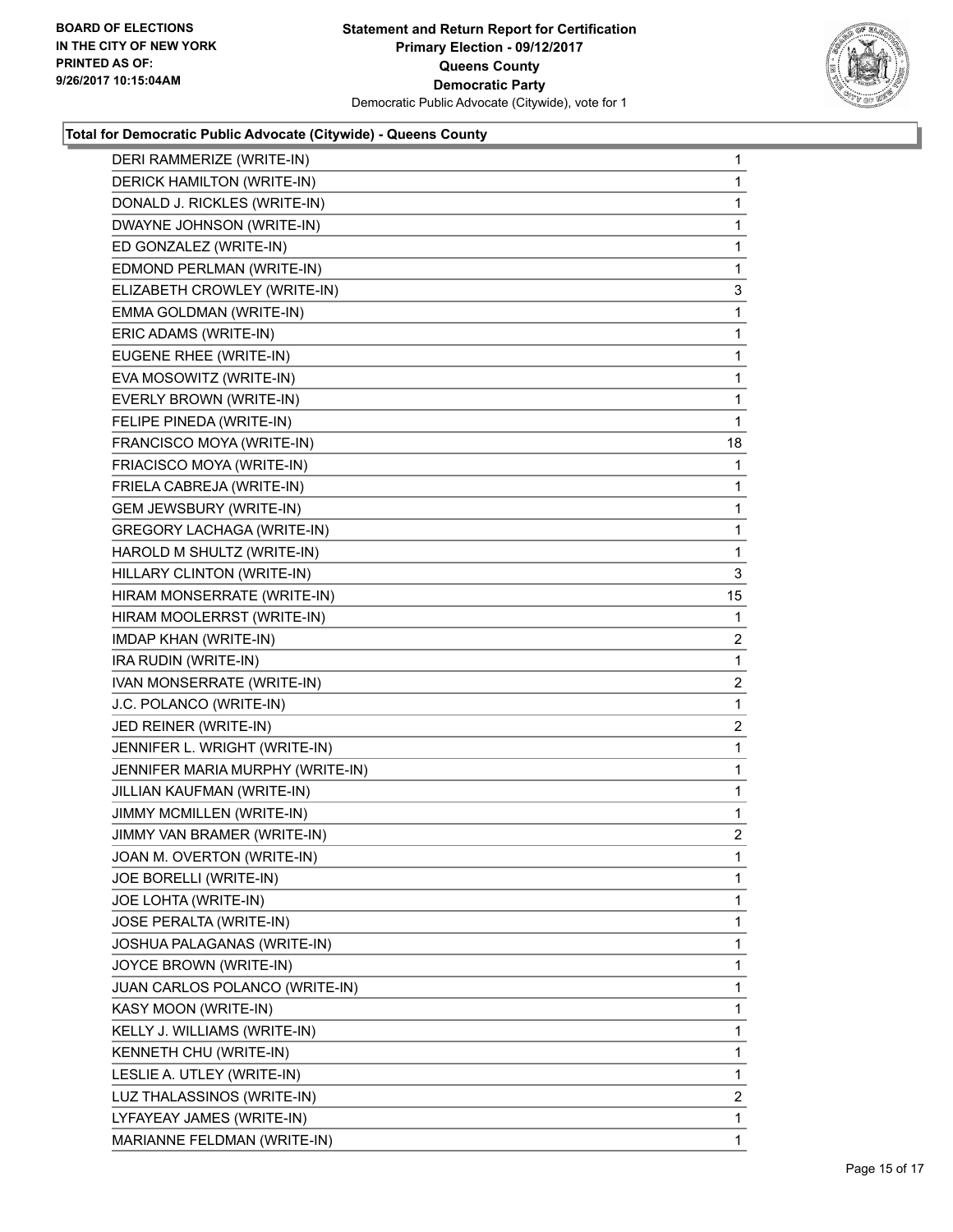

| MARK BIBLIS (WRITE-IN)                    | 1              |
|-------------------------------------------|----------------|
| MAUREEN ROBINSON (WRITE-IN)               | $\mathbf 1$    |
| MAURICE PINZON (WRITE-IN)                 | 1              |
| MELINDA KATZ (WRITE-IN)                   | 1              |
| MICHAEL R. BLOOMBERG (WRITE-IN)           | 1              |
| MIKE MILLER (WRITE-IN)                    | 1              |
| MITCHEL D. COHEN (WRITE-IN)               | 1              |
| MOHAMMAD T. RAHMAN (WRITE-IN)             | $\mathbf{2}$   |
| NECHAMA PEIKES (WRITE-IN)                 | 1              |
| NECHANA PEIKES (WRITE-IN)                 | 1              |
| NEESER BANNA (WRITE-IN)                   | 1              |
| NELSON HERNANDEZ (WRITE-IN)               | 1              |
| NICOLE MALLIOTAKIS (WRITE-IN)             | $\overline{7}$ |
| NILY ROZIC (WRITE-IN)                     | $\mathbf{2}$   |
| PAUL LO BRUTTO (WRITE-IN)                 | 1              |
| PAUL VALLONE (WRITE-IN)                   | 1              |
| PETER BAELISH (WRITE-IN)                  | 1              |
| PETER KOO (WRITE-IN)                      | 6              |
| PHYLLIS PRINCE (WRITE-IN)                 | 1              |
| RACHEL L.HONIG (WRITE-IN)                 | 1              |
| RANDI FLEIRMAN (WRITE-IN)                 | $\mathbf{1}$   |
| REBECCA CHEW (WRITE-IN)                   | 1              |
| RICHARD DAVID (WRITE-IN)                  | 8              |
| RICHARD ROMA (WRITE-IN)                   | 1              |
| RICHARD S. BASHINA (WRITE-IN)             | 1              |
| ROBERT (BOB) MARCHETTA (WRITE-IN)         | 1              |
| ROCKY DE LA FORTE (WRITE-IN)              | 1              |
| RUDOLPH E. GREED, JR. (WRITE-IN)          | 1              |
| RUDOLPH GUILLIANI (WRITE-IN)              | 1              |
| RUIZ VOIT (WRITE-IN)                      | 1              |
| SAMUEL SCHATZ (WRITE-IN)                  | 1              |
| SEULGI KANG (WRITE-IN)                    | 1              |
| SUSAN BERGER KROCHAK (WRITE-IN)           | 1              |
| SUSAN LEE (WRITE-IN)                      | 1              |
| TI RAHMAN (WRITE-IN)                      | 1              |
| TISCH JAMES (WRITE-IN)                    | $\mathbf{1}$   |
| TONY AVELLA (WRITE-IN)                    | 1              |
| TYLER OCON (WRITE-IN)                     | 1              |
| UNATTRIBUTABLE WRITE-IN (WRITE-IN)        | 168            |
| UNCOUNTED WRITE-IN PER STATUTE (WRITE-IN) | 6              |
| <b>VICENTE FOX (WRITE-IN)</b>             | 1              |
| VINCENT VAUGHN III (WRITE-IN)             | $\mathbf 1$    |
| WANDA TORRES (WRITE-IN)                   | 2              |
| WARREN HU (WRITE-IN)                      | 1              |
| WILLIAM CARRININ (WRITE-IN)               | $\mathbf 1$    |
| WILLIAM DYER HALPERN (WRITE-IN)           | $\overline{2}$ |